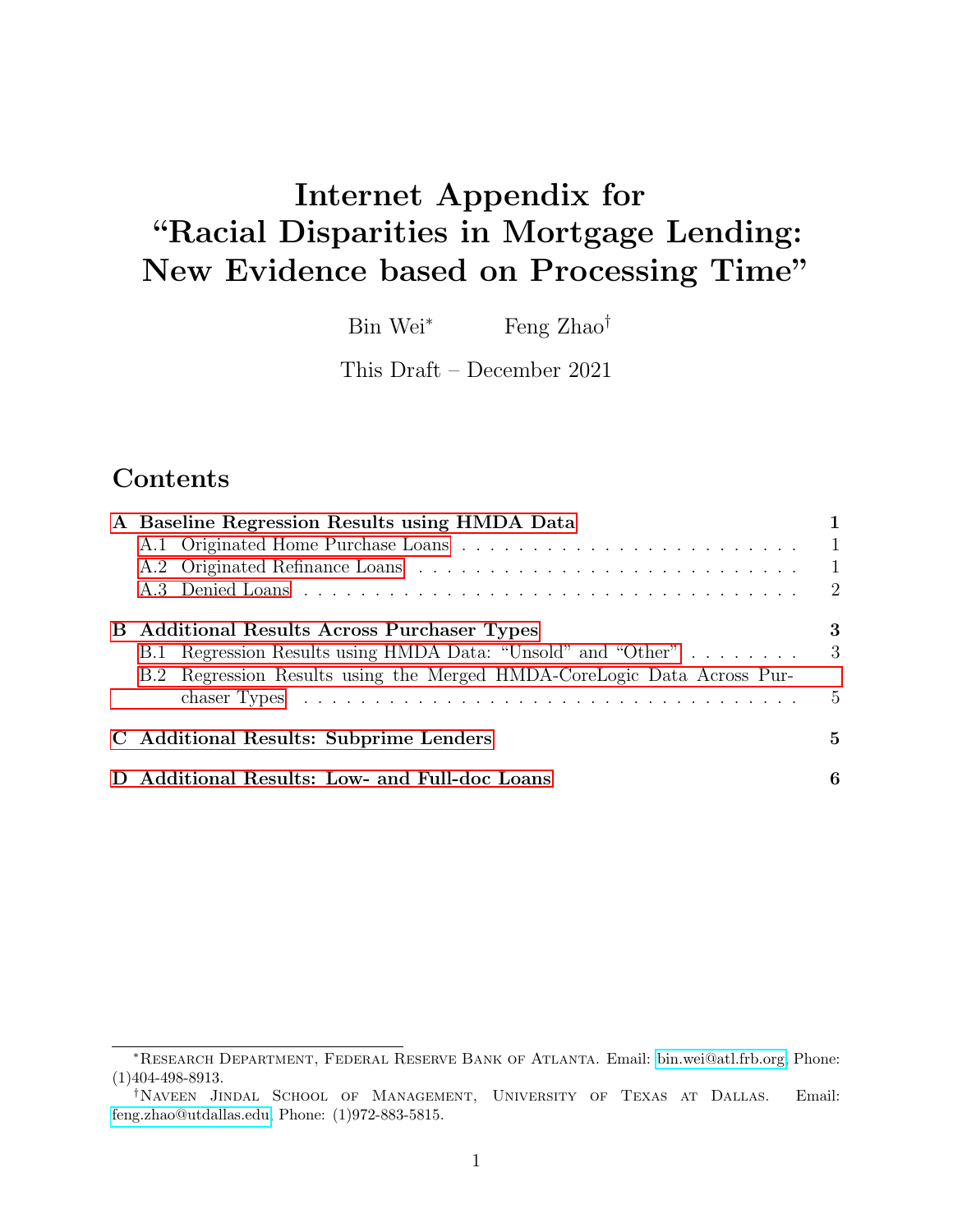In this Internet Appendix, we provide additional results for baseline regressions in Section [A,](#page-1-0) for regressions across purchaser types in Section [B,](#page-3-0) for subprime lenders in Section [C,](#page-5-1) and for low- and full-doc loans in Section [D.](#page-6-0)

#### <span id="page-1-0"></span>A Baseline Regression Results using HMDA Data

#### <span id="page-1-1"></span>A.1 Originated Home Purchase Loans

Table [A1](#page-8-0) reports the results for originated home purchase loans from the baseline regression of processing time on borrower's racial/ethnic background, controlling for other loan and borrower characteristics available in the HMDA data and county-month fixed effects. The results for the whole sample period and two subperiods of 2001-2003 and 2004-2006 are reported.

#### <span id="page-1-2"></span>A.2 Originated Refinance Loans

Table [A2](#page-9-0) reports the results for refinance loans from the baseline regression of processing time on borrower's racial/ethnic background. The application process for refinances is typically simpler and the processing time shorter because the borrower is not required to move to new residences. [Foote et al.](#page-7-0) [\(2019\)](#page-7-0) show a dramatic decline in the average processing time for refinances between 1995 and 1998, but no such pattern for purchase loans. [Fuster et al.](#page-7-1) [\(2019\)](#page-7-1) also find that FinTech lenders shorten the processing time more for refinances than for home purchase loans. During our sample period, the average processing time is 35.7 days for refinance loans and 40.2 days for home purchase loans.

The estimates from the refinance sample point to important differences compared to the purchase sample. First, the differences in processing time between Black and white borrowers are smaller in the refinance sample. Second, the decline in processing time from the period 2001-2003 to the period 2004-2006 is weaker for refinance loans. These findings are consistent with the time-series plots and indicate that the changes in the mortgage market have less of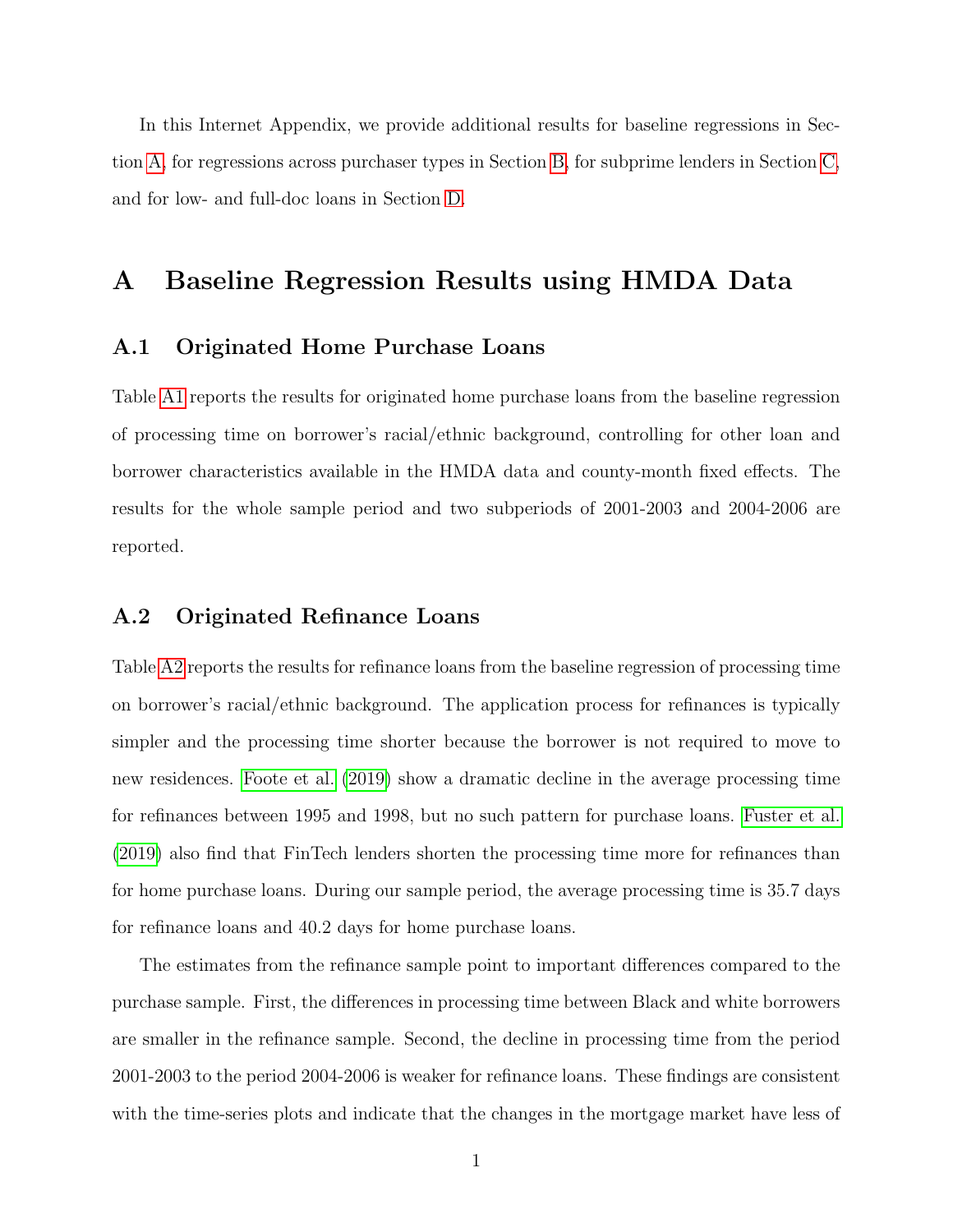an impact on refinance loans than on home purchase loans. Similar to the sample of home purchase loans, we also observe in the sample of refinance loans that the processing time for Black and Hispanic borrowers is longer when controlling for lender fixed effects, which is consistent with the explanation that within-lender variations contribute to most of the disparities in processing time.

#### <span id="page-2-0"></span>A.3 Denied Loans

Table [A3](#page-10-0) reports the results for denied home purchase (Panel A) and denied refinance loans (Panel B) separately from the baseline regression of processing time. For home purchase loan applications (Panel A), we find that, in the period 2001-2003, a slower processing time for minority borrowers than for white borrowers (1.53, 0.55, and 2.0 days longer for Black, Hispanic, and Asian borrowers, respectively) without controlling for lender fixed effects, but the differences become negligible after controlling for lender fixed effects. In the period 2004- 2006, the processing time becomes faster for Black and Hispanic borrowers (3.65 and 3.40 days shorter for Black and Hispanic borrowers without lender fixed effects, respectively) but stays slower for Asian borrowers. The faster processing time for Black and Hispanic borrowers in the latter part of the sample echoes the increased speed for the approved applications, as we show in Table [A1.](#page-8-0) Note that faster rejection of a loan application can be caused by more stringent lender screening standards or a higher fraction of less creditworthy applicants. Next, we turn to the sample of denied refinance applications (Panel B). In contrast to the sample of approved refinances, the processing time for denied refinance applications is shorter for Black and Hispanic borrowers in both 2001-2003 and 2004-2006. The processing time for Asian borrowers is longer in both periods. Further, we do not find the phenomenon of fast rejection in the 2004-2006 sample of home purchase loans.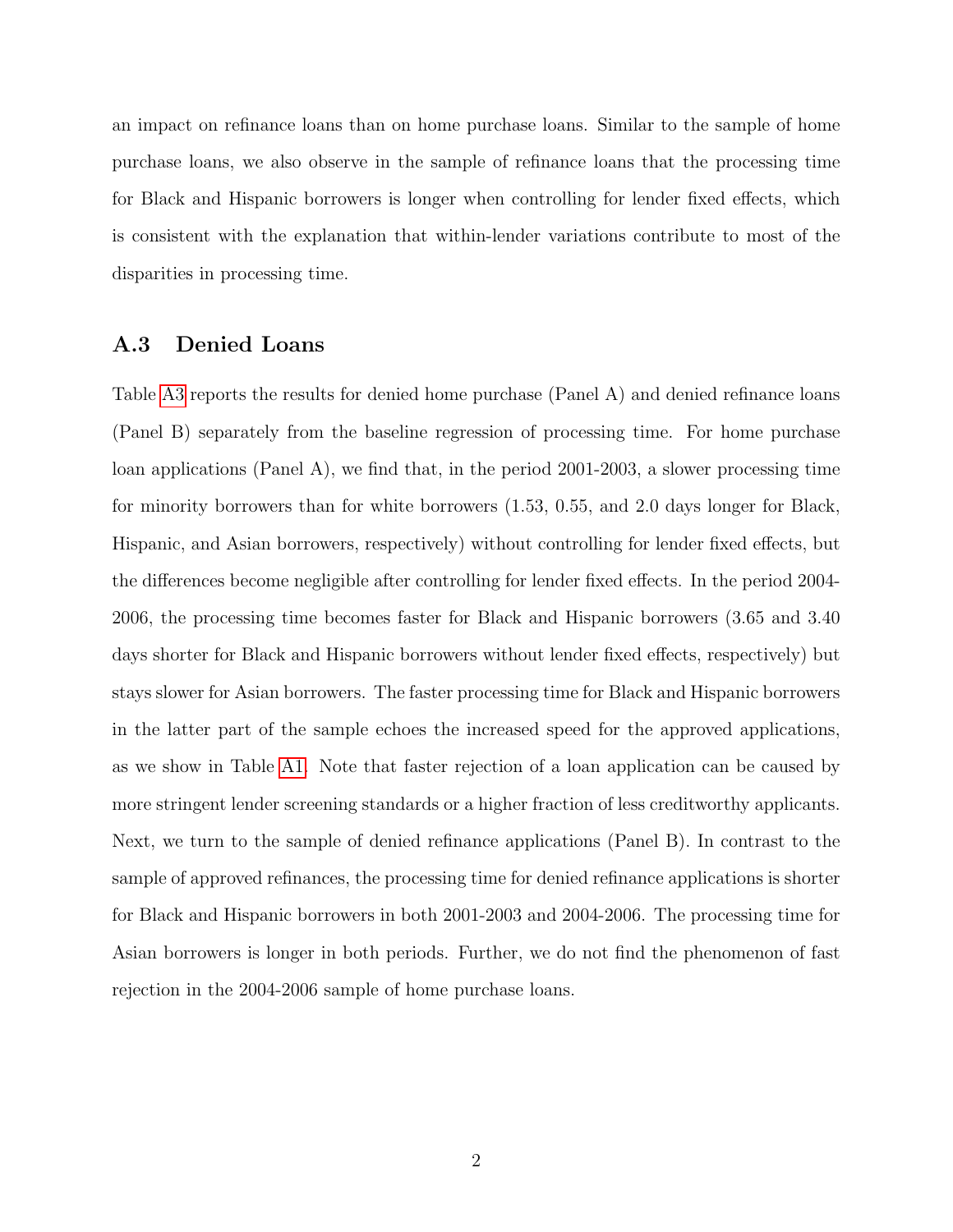### <span id="page-3-0"></span>B Additional Results Across Purchaser Types

Besides the purchaser types considered in the paper, we report additional results for other purchaser types in the Internet Appendix. Figure [A1](#page-4-0) plots the time-series pattern for lenderaffiliated purchasers (Panel A) and for the unspecified type "Other" (Panel B). As shown in Panel A of the figure, the decline in processing time for lender-affiliated purchasers is more evenly spread across borrower groups, which is a different pattern from commercial banks. Hispanic borrowers see the greatest increase in processing speed, and Black borrowers experience a moderate increase in processing speed relative to white borrowers. [Demiroglu](#page-7-2) [and James](#page-7-2) [\(2012\)](#page-7-2) show that mortgage screening is positively associated with the incentive alignment between the lender and sponsor (i.e. "skin in the game"). When lenders sell loans to affiliated purchasers, their incentives are better aligned, and thus the problem of lax screening is less severe. For the purchaser type "Other" depicted in Panel B of the figure, we observe a clear separation between Black/Hispanic borrowers and white/Asian borrowers with a faster processing time for Black/Hispanic borrowers throughout the sample period and even faster during the later years. The standard deviations for Black and Hispanic borrowers are also lower than for white and Asian borrowers throughout the sample period and become even lower during the later part of the sample period.

#### <span id="page-3-1"></span>B.1 Regression Results using HMDA Data: "Unsold" and "Other"

Table [A4](#page-11-0) reports the results of a regression of processing time for purchaser types "Unsold" and "Other" based on the HMDA data. The regression results from the samples of "Other" purchaser type are similar to those for the sample of lender-affiliated institutions in that both results show similar trends of reduced processing time for Black and Hispanic borrowers. The potential explanations are different for the Affiliated and Other types: the Affiliated type is still slow in processing loans from Black borrowers during 2004-2006, consistent with the "skin in the game" argument, while the Other type is fast in processing loans from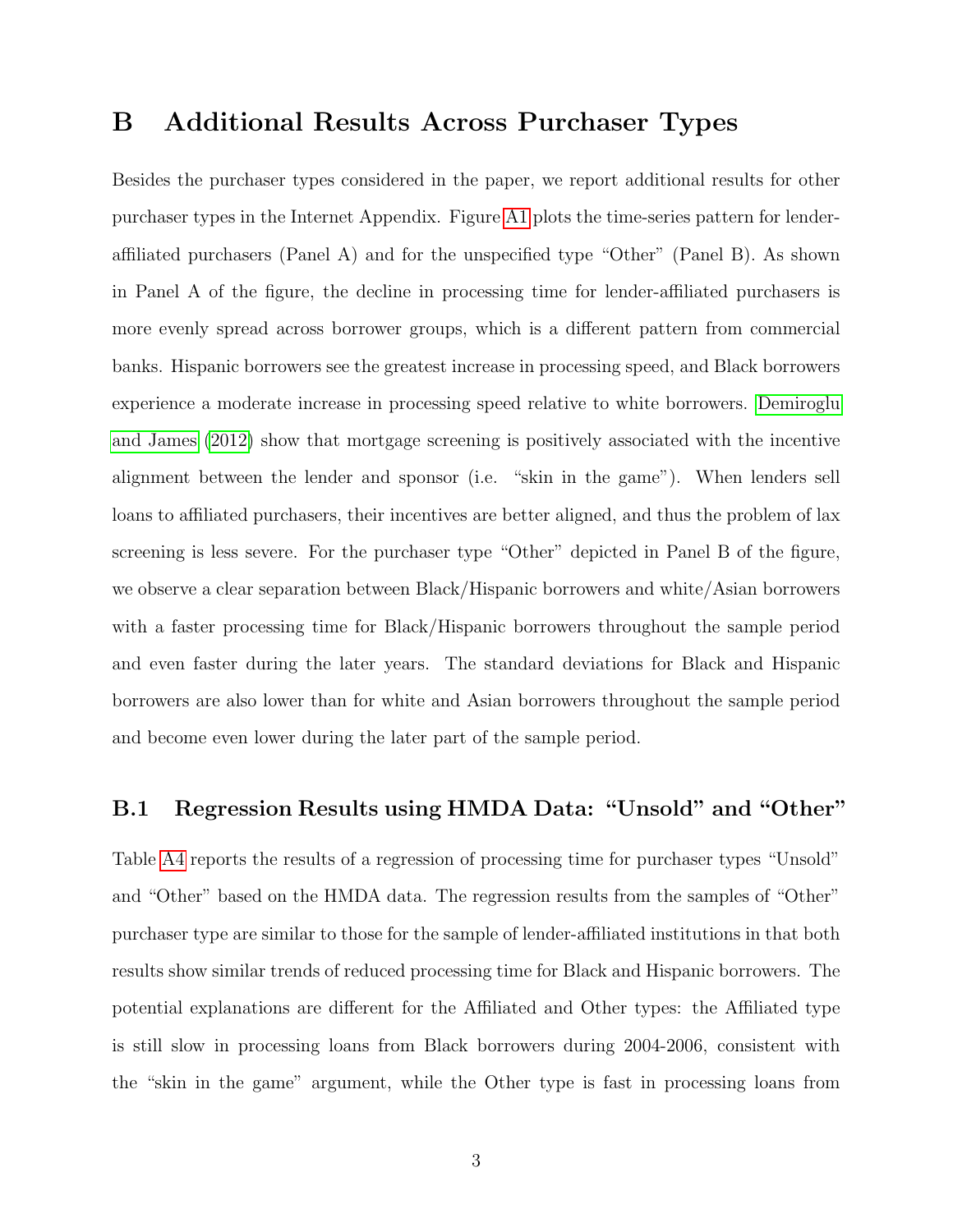

<span id="page-4-0"></span>Figure A1: Processing Time for Originated Mortgage from Other Purchaser Types

B. Others

NOTE: This figure presents the time series of processing time for home purchase mortgage loans that were approved and originated between 2001 and 2006. Panels A and B plot the average processing time (left panels) and the standard deviation (right panels) for home purchase loans purchased by banks and originated by affiliated and other purchasers, respectively.

Black borrowers during 2001-2003. The processing time for Asian borrowers is usually not much slower relative to white borrowers, but we find significant differences in the sample for the "Other" type during 2004-2006 without lender fixed effects, which indicates that Asian borrowers tend to select certain slow lenders in this type.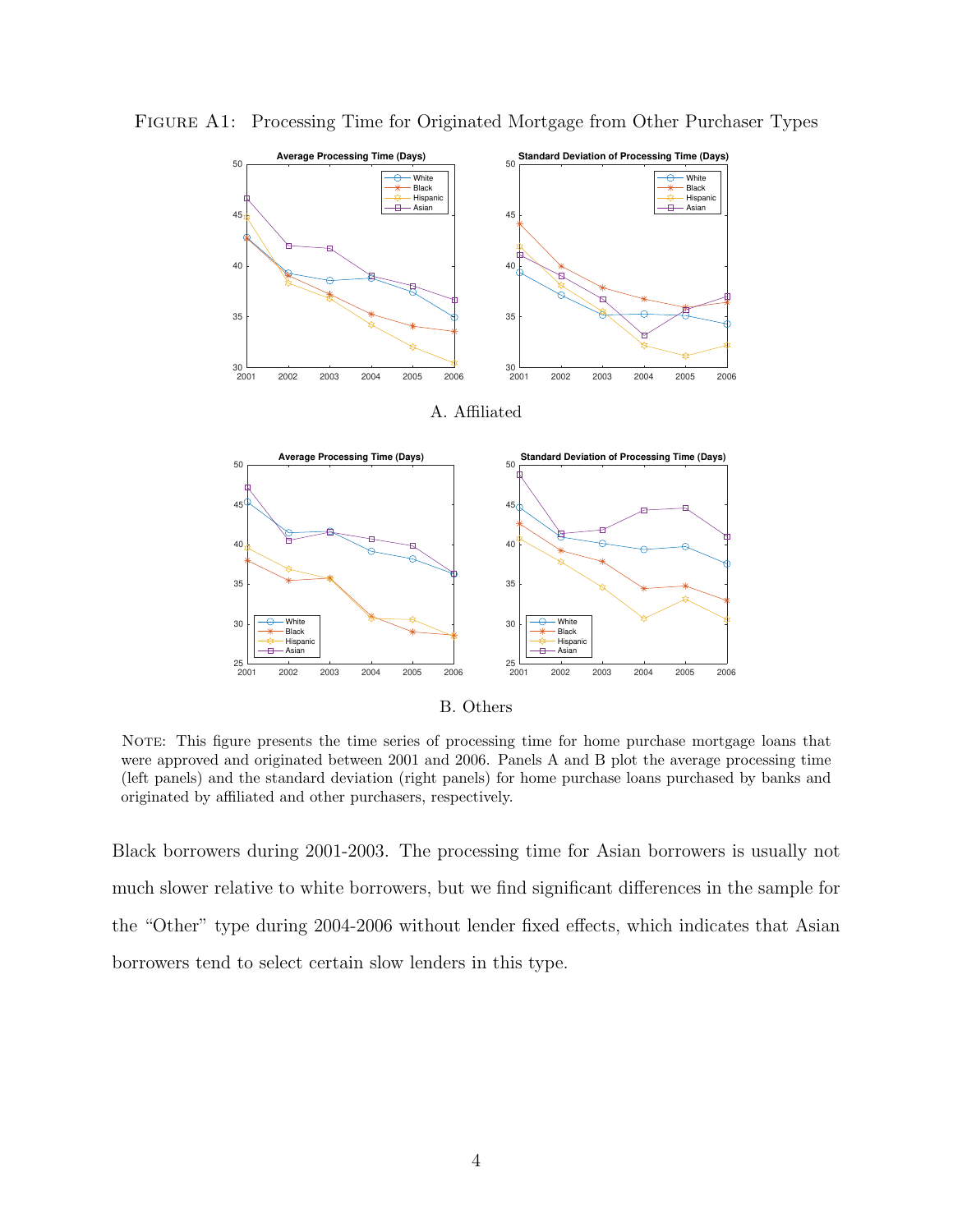## <span id="page-5-0"></span>B.2 Regression Results using the Merged HMDA-CoreLogic Data Across Purchaser Types

Table [A5](#page-12-0) reports the results of a regression of processing time and loan delinquency for each purchaser type. Strikingly, for the GSE type, the difference in processing time between Black and white borrowers is 6.355 days, whereas the estimate from all merged PLS loans in the sample is 0.657. The delinquency gap between Black and white borrowers for the GSE type is 3.9% compared to 6.0% for all PLS loans. On the other hand, the estimates from all other purchaser types are similar to those from all loans except that the PLSP type has an even smaller difference in processing time and a larger delinquency gap between Black and white borrowers. These findings also provide an explanation for the time-series patterns of processing time for these purchaser types in that they behave more like the PLSP type during the period 2004-2006. The relation between processing time and loan delinquency varies by purchaser type, strongest for the PLSP type, with 3.5 bps reduction in delinquency for one day increase in processing time, and insignificant for the GSE type, which is consistent with the notion that the PLSP type is more likely to have lax lending standards relative to the GSE type.

### <span id="page-5-1"></span>C Additional Results: Subprime Lenders

Table [A6](#page-13-0) reports the results from a regression of processing time and delinquency based on the merged HMDA-CoreLogic data. The results on processing time show that the differences between Black and white borrowers are much smaller than reported in Table [A1,](#page-8-0) unsurprisingly because the merged HMDA-CoreLogic data contains mortgage loans that are privately securitized. The differences between Hispanic and white borrowers are small based on the HMDA data, and also small in the merged data. One interesting observation is that Asian borrowers have a slightly longer processing time than white borrowers in the merged data, but not in the HMDA data. We also compare to the results in Table [A4](#page-11-0) for the PLSP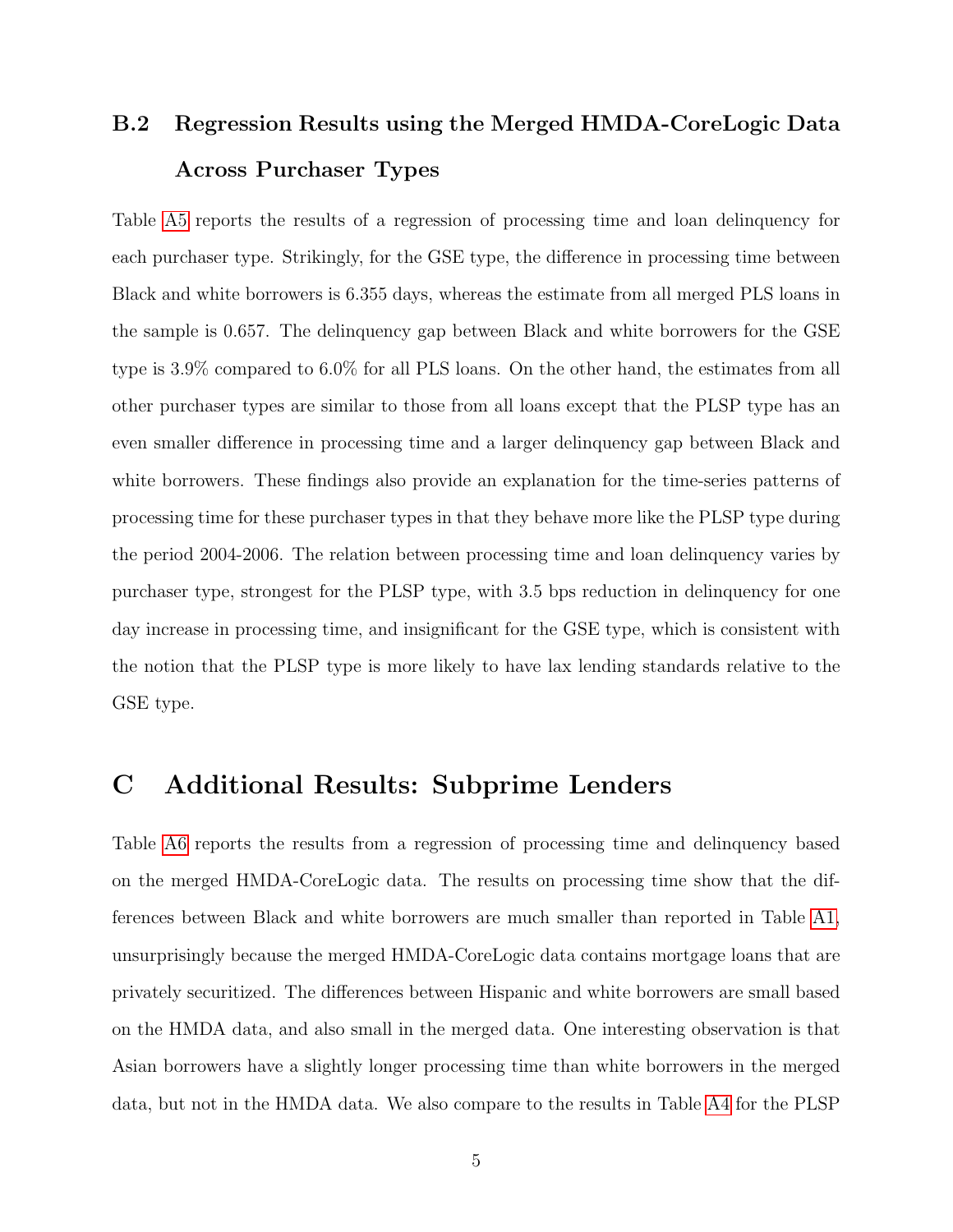type during 2004-2006 and find the estimates are quite close, which ensures that our results based on the HMDA data are robust to the expanded set of control variables. Comparing the estimates of the periods 2001-2003 to 2004-2006, we find that the processing time for Black and Hispanic borrowers decreases more than for white borrowers.

### <span id="page-6-0"></span>D Additional Results: Low- and Full-doc Loans

Table [A7](#page-14-0) reports the results from a regression of processing time and delinquency based on the merged HMDA-CoreLogic data on borrowers' racial/ethnic background, controlling for other loan and borrower characteristics, local economic conditions and fixed effects on the lender, the county of property, and the year of loan origination for low-doc (full-doc) loans in Panel A (Panel B). First, we find the patterns that are found in the entire merged data present in both the low-doc and full-doc samples. Second, consistent with the argument of lax screening, we find that the delinquency gap between Black and white borrowers is about 7.2% in the low-doc sample and 5.2% in the full-doc sample, and the difference in processing time is higher in the full-doc sample. We further find that for Black borrowers, the contrast in processing time between FRMs and non-traditional mortgages and between fast OTS and slow OTS loans is more pronounced in the low-doc loan sample relative to the full-doc loan sample.

We also find interesting results on the Hispanic borrowers. As reported in the summary statistics, Hispanic borrowers are over-represented in low documentation loans. However, the delinquency rate for Hispanic borrowers is lower than the for white borrowers in the low-doc sample. On the other hand, the delinquency gap between Hispanic and white borrowers is insignificant in the full-doc sample. These findings indicate that lax screening is less evident among Hispanic borrowers.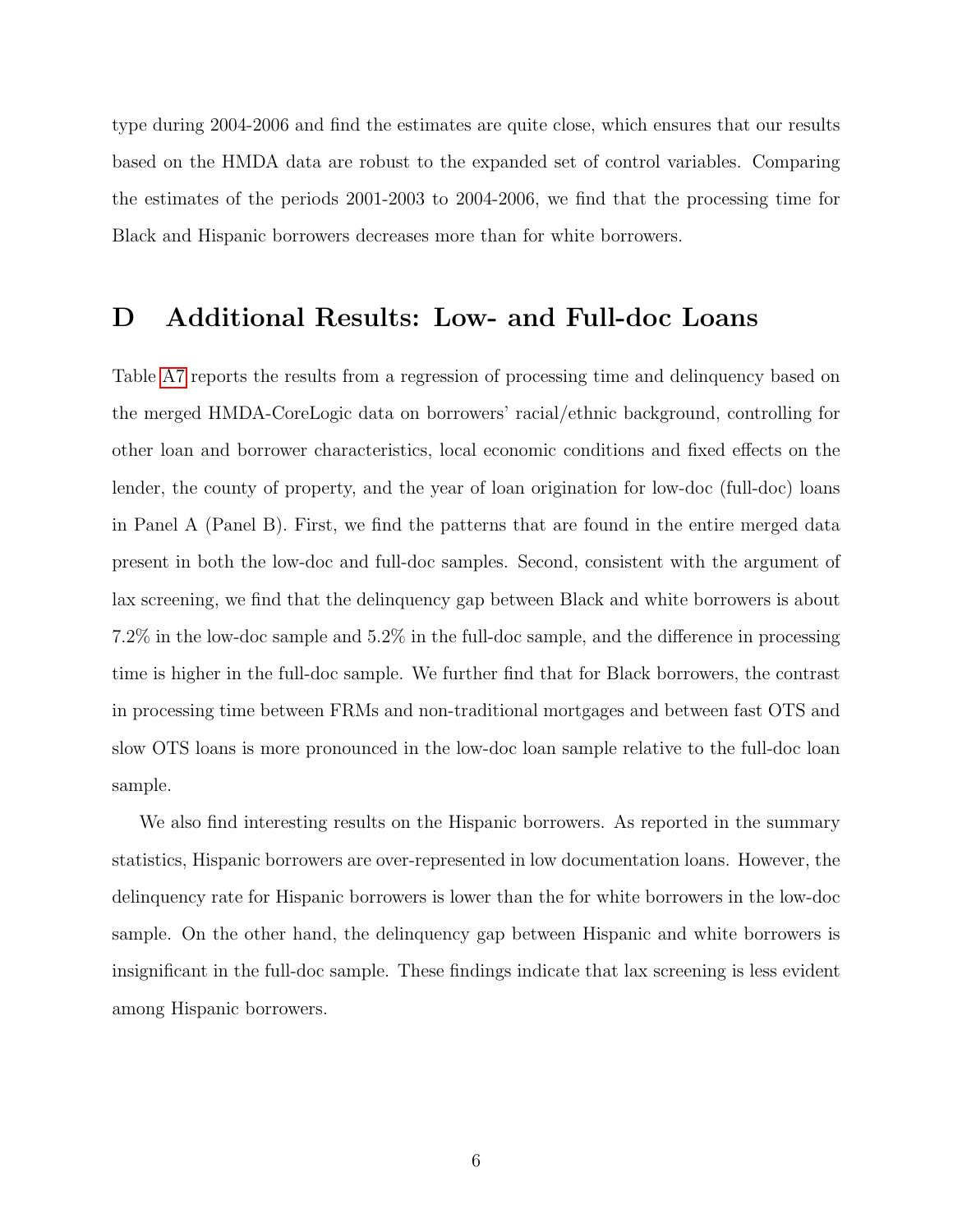### References

- <span id="page-7-2"></span>DEMIROGLU, C. AND C. JAMES (2012): "How Important is Having Skin in the Game? Originator-Sponsor Affiliation and Losses on Mortgage-backed Securities," Review of Financial Studies, 25, 3217–3258.
- <span id="page-7-0"></span>FOOTE, C. L., L. LOEWENSTEIN, AND P. S. WILLEN (2019): "Technological Innovation in Mortgage Underwriting and the Growth in Credit, 1985–2015," Federal Reserve Bank of Boston Research Department Working Papers No. 19–11. https://doi.org/10.29412/res.wp.2019.11.
- <span id="page-7-1"></span>FUSTER, A., M. PLOSSER, P. SCHNABL, AND J. VICKERY (2019): "The Role of Technology in Mortgage Lending," Review of Financial Studies, 32, 1854–1899.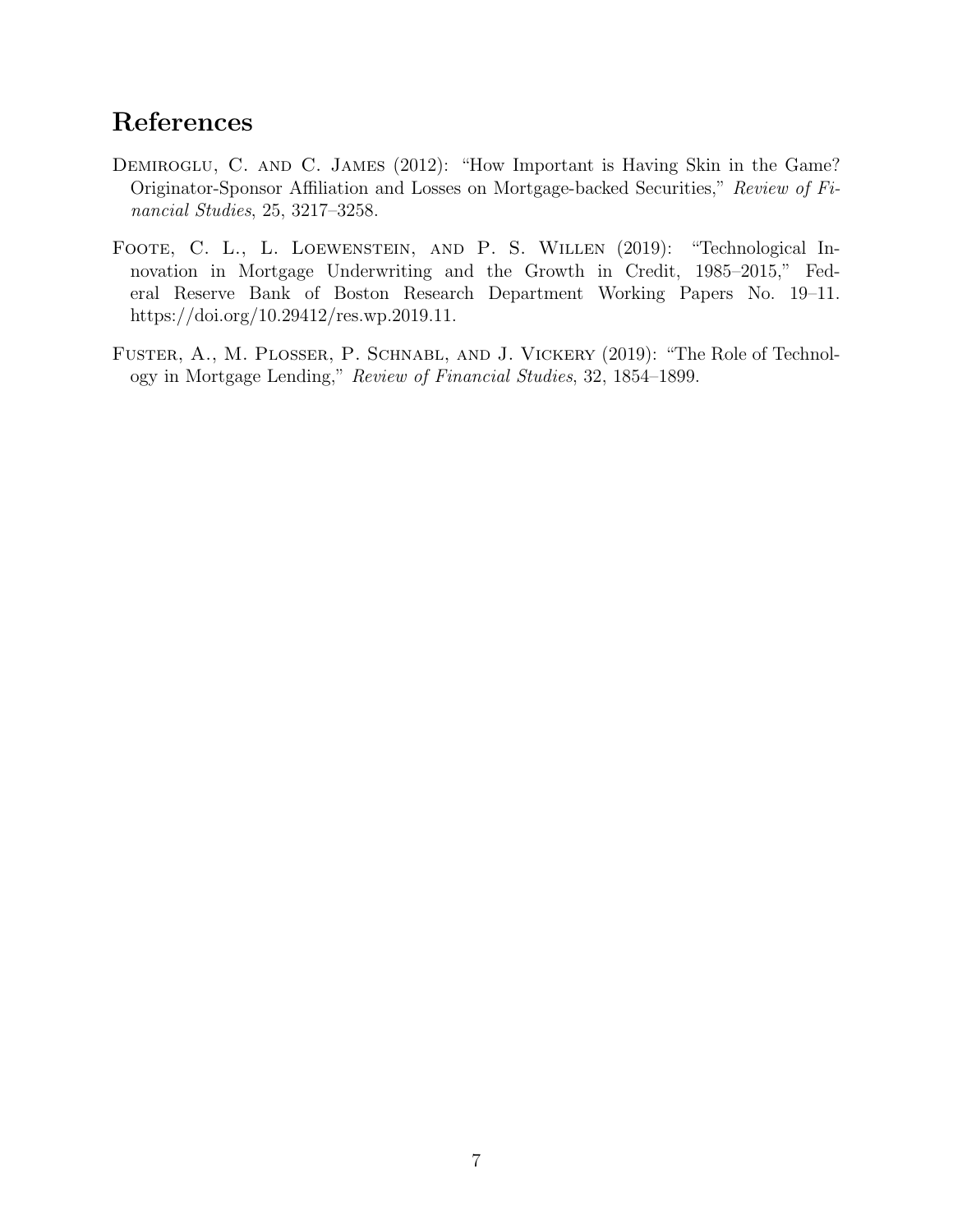<span id="page-8-0"></span>

|                        | 2001-2006        |             |             | 2001-2003   |             | 2004-2006   |  |
|------------------------|------------------|-------------|-------------|-------------|-------------|-------------|--|
|                        | (a)              | (b)         | (a)         | (b)         | (a)         | (b)         |  |
| <b>Black</b>           | $1.804***$       | $3.412***$  | $2.561***$  | $4.996***$  | $1.235***$  | $2.416***$  |  |
|                        | (.5176)          | (.3739)     | (.7646)     | (.4635)     | (.417)      | (.3202)     |  |
| Hispanic               | $-1.239***$      | $.6613**$   | $-.5449$    | $1.502***$  | $-1.717***$ | .118        |  |
|                        | (.3975)          | (.2622)     | (.5168)     | (.3329)     | (.3933)     | (.2757)     |  |
| Asian                  | .317             | $-.0744$    | $-.2866$    | $-.4846$    | .7219       | .1984       |  |
|                        | (.5658)          | (.2639)     | (.5829)     | (.3024)     | (.6217)     | (.3061)     |  |
| <b>PLS</b>             | $-6.842***$      | $-1.402**$  |             |             | $-8.064***$ | $-2.528***$ |  |
|                        | (2.338)          | (.6353)     |             |             | (2.955)     | (.7412)     |  |
| Bank                   | .5074            | $-1.161$    | $3.512*$    | $1.683**$   | $-1.576$    | $-2.902**$  |  |
|                        | (1.522)          | (.9814)     | (2.053)     | (.6503)     | (1.858)     | (1.09)      |  |
| Affiliated             | $-4.638**$       | $-.8226$    | $-3.669$    | $-.1968$    | $-5.629*$   | $-.5617$    |  |
|                        | (2.276)          | (.9292)     | (2.514)     | (.6247)     | (2.949)     | (1.512)     |  |
| MC                     | 1.237            | $-.8014$    | $43.7***$   | 2.186       | $-1.268$    | $-1.992**$  |  |
|                        | (3.748)          | (.6857)     | (12.92)     | (2.863)     | (3.477)     | (.8439)     |  |
| Unsold                 | $-3.495*$        | $-1.089*$   | $-2.059$    | $-.7259$    | $-4.894*$   | $-1.02$     |  |
|                        | (1.759)          | (.6133)     | (1.463)     | (.5028)     | (2.448)     | (.8407)     |  |
| Other                  | $-1.914$         | $-.9255$    | $-.7835$    | .6568       | $-3.05$     | $-2.216**$  |  |
|                        | (1.927)          | (.628)      | (1.825)     | (.4018)     | (2.778)     | (.9314)     |  |
| High cost              | $-10.31***$      | $-3.967***$ |             |             | $-10.1***$  | $-4.125***$ |  |
|                        | (1.52)           | (.9432)     |             |             | (1.434)     | (.9228)     |  |
| Rate spread            | $-.8159***$      | .0356       |             |             | $-.7871**$  | .0084       |  |
|                        | (.2902)          | (.1744)     |             |             | (.2909)     | (.1572)     |  |
| $log($ loan amount $)$ | $3.678***$       | $3.282***$  | $4.266***$  | $3.446***$  | $2.776***$  | $2.828***$  |  |
|                        | (.3584)          | (.2719)     | (.3983)     | (.3129)     | (.465)      | (.3805)     |  |
| Jumbo                  | $-.9391$         | $-1.201***$ | $-2.457***$ | $-2.533***$ | .4854       | $-.5225**$  |  |
|                        | (.6815)          | (.3172)     | (.7721)     | (.4065)     | (.5183)     | (.2507)     |  |
| log(income)            | $-.9233^{***}\,$ | $-1.104***$ | $-1.144***$ | $-1.19***$  | $-.7993***$ | $-.8624***$ |  |
|                        | (.3052)          | (.1075)     | (.2435)     | (.1562)     | (.2002)     | (.0982)     |  |
| Coapplicant            | $5.889***$       | $4.139***$  | $5.727***$  | $4.132***$  | $5.94***$   | $3.851***$  |  |
|                        | (.4099)          | (.2524)     | (.4616)     | (.3242)     | (.4601)     | (.3135)     |  |
| Preapproval            | $15.01***$       | $10.69***$  |             |             | $15.01***$  | $12.45***$  |  |
|                        | (2.037)          | (1.929)     |             |             | (2.028)     | (2.054)     |  |
| Female                 | .0199            | $-.0825$    | $-.1241$    | $-.1295$    | .0524       | $-.0691$    |  |
|                        | (.2361)          | (.0623)     | (.2108)     | (.0796)     | (.2618)     | (.0854)     |  |
| $R^2$                  | 0.084            | 0.201       | 0.072       | 0.188       | 0.094       | 0.218       |  |
| Obs.                   | 22383172         | 22382874    | 10483349    | 10483101    | 11899823    | 11899464    |  |

Table A1: Baseline Regression Results: Home Purchase Loans

NOTE: This table reports loan-level regression results for all mortgage loans in the confidential HMDA data that are originated between 2001 and 2006 for the purchase of owner-occupied single-family homes, condos, and co-ops. The county by origination month fixed effects are included in model specification (a) and (b), and the lender fixed effects are added in model specification (b). See Table 1 in the paper for detailed information on the key variables. Standard errors are clustered by lender and month, and the t-statistics are reported in parentheses. Significance level:  $*(p < .10)$ ;  $^{**}(p < .05)$ ; and  $^{***}(p < .01)$ .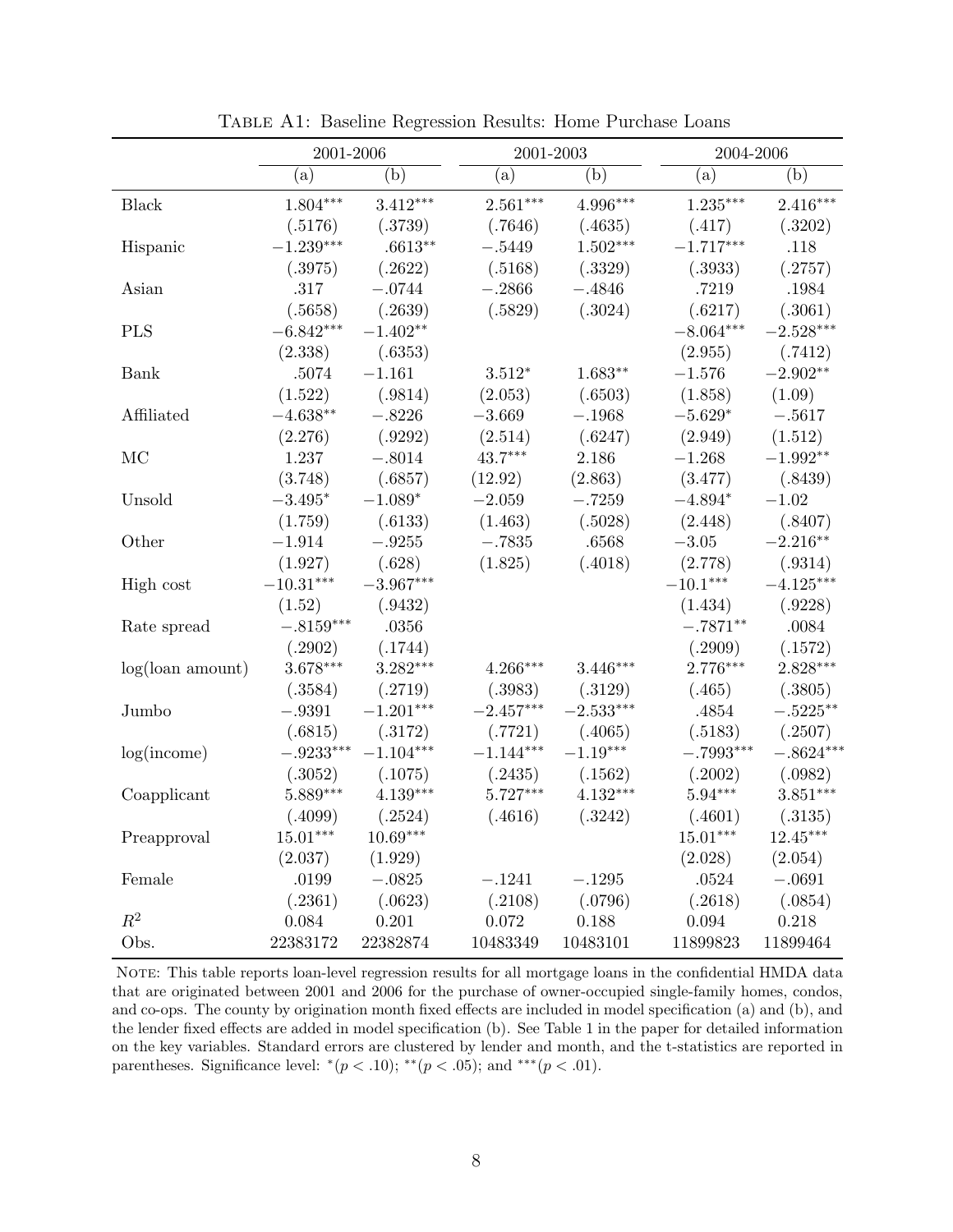<span id="page-9-0"></span>

|                        | 2001-2006   |             | 2001-2003   |            | 2004-2006   |             |
|------------------------|-------------|-------------|-------------|------------|-------------|-------------|
|                        | (a)         | (b)         | (a)         | (b)        | (a)         | (b)         |
| <b>Black</b>           | .2431       | $1.369***$  | $-.1577$    | $1.807***$ | .5933***    | $1.096***$  |
|                        | (.3232)     | (.1875)     | (.5588)     | (.2668)    | (.1849)     | (.1108)     |
| Hispanic               | $1.06**$    | $1.617***$  | $1.308*$    | $2.159***$ | .8087***    | $1.176***$  |
|                        | (.4657)     | (.3035)     | (.7033)     | (.3987)    | (.2735)     | (.1747)     |
| Asian                  | .2856       | .0644       | .2586       | $-.0884$   | .3667       | .2789       |
|                        | (.4086)     | (.2888)     | (.5676)     | (.3922)    | (.2488)     | (.2044)     |
| <b>PLS</b>             | $-5.136***$ | $-2.122**$  |             |            | $-4.68***$  | $-1.434***$ |
|                        | (1.644)     | (1.004)     |             |            | (1.565)     | (.3122)     |
| Bank                   | $-2.136$    | $-.8187$    | $-2.829$    | .263       | $-1.177$    | $-1.241**$  |
|                        | (1.298)     | (.6536)     | (1.809)     | (.6463)    | (.8493)     | (.485)      |
| Affiliated             | $-3.711*$   | $-1.049$    | $-4.823*$   | $-1.43$    | $-2.255$    | .5236       |
|                        | (1.896)     | (1.034)     | (2.636)     | (1.083)    | (1.622)     | (1.218)     |
| MC                     | $-4.036***$ | $-.5412$    | $-2.007$    | 1.706      | $-3.73***$  | $-1.557***$ |
|                        | (1.392)     | (.7068)     | (3.927)     | (3.464)    | (1.193)     | (.4545)     |
| Unsold                 | $-2.511**$  | $-2.849***$ | $-2.341$    | $-2.919**$ | $-2.693***$ | $-2.413***$ |
|                        | (1.229)     | (.9685)     | (1.562)     | (1.436)    | (.8458)     | (.5136)     |
| Other                  | $-4.87***$  | $-1.186*$   | $-5.102***$ | $-.5198$   | $-4.309***$ | $-1.608***$ |
|                        | (1.352)     | (.6008)     | (1.655)     | (.6423)    | (1.088)     | (.5205)     |
| High cost              | $-5.643***$ | $-1.078$    |             |            | $-5.703***$ | $-1.914***$ |
|                        | (1.01)      | (.6737)     |             |            | (.976)      | (.4283)     |
| Rate spread            | .2368       | $.6196***$  |             |            | .1929       | $.4521***$  |
|                        | (.1813)     | (.1188)     |             |            | (.1809)     | (.1073)     |
| $log($ loan amount $)$ | $2.18***$   | $2.087***$  | $2.398***$  | $2.081***$ | $1.562***$  | $1.649***$  |
|                        | (.3819)     | (.2596)     | (.4631)     | (.2855)    | (.2962)     | (.248)      |
| Jumbo                  | $1.303***$  | $.5921*$    | $2.054***$  | .616       | .9837**     | $.597**$    |
|                        | (.4176)     | (.3108)     | (.6728)     | (.5381)    | (.3839)     | (.2404)     |
| log(income)            | .132        | $-.2001**$  | .1246       | $-.2433**$ | .2063       | $-.0253$    |
|                        | (.168)      | (.0948)     | (.2227)     | (.1167)    | (.1342)     | (.099)      |
| Coapplicant            | $.3934**$   | $-.1589$    | $.6913***$  | $-.1185$   | $-.0618$    | $-.3626***$ |
|                        | (.1766)     | (.133)      | (.2479)     | (.1764)    | (.1687)     | (.1013)     |
| Female                 | .07         | .013        | .2269       | .0442      | $-.1052$    | $-.0376$    |
|                        | (.1489)     | (.0856)     | (.2337)     | (.1358)    | (.0714)     | (.0379)     |
| $R^2$                  | 0.109       | 0.214       | 0.090       | 0.217      | 0.063       | 0.162       |
| Obs.                   | 36730820    | 36730551    | 23245303    | 23245103   | 13485517    | 13485197    |

Table A2: Baseline Regression Results: Refinance Loans

NOTE: This table reports loan-level regression results for all refinance mortgage loans in the confidential HMDA data that are originated between 2001 and 2006 for owner-occupied single-family homes, condos, and co-ops. The county by origination month fixed effects are included in model specification (a) and (b), and the lender fixed effects are added in model specification (b). See Table 1 in the paper for detailed information on the key variables. Standard errors are clustered by lender and month, and the t-statistics are reported in parentheses. Significance level:  $*(p < .10)$ ;  $** (p < .05)$ ; and  $*** (p < .01)$ .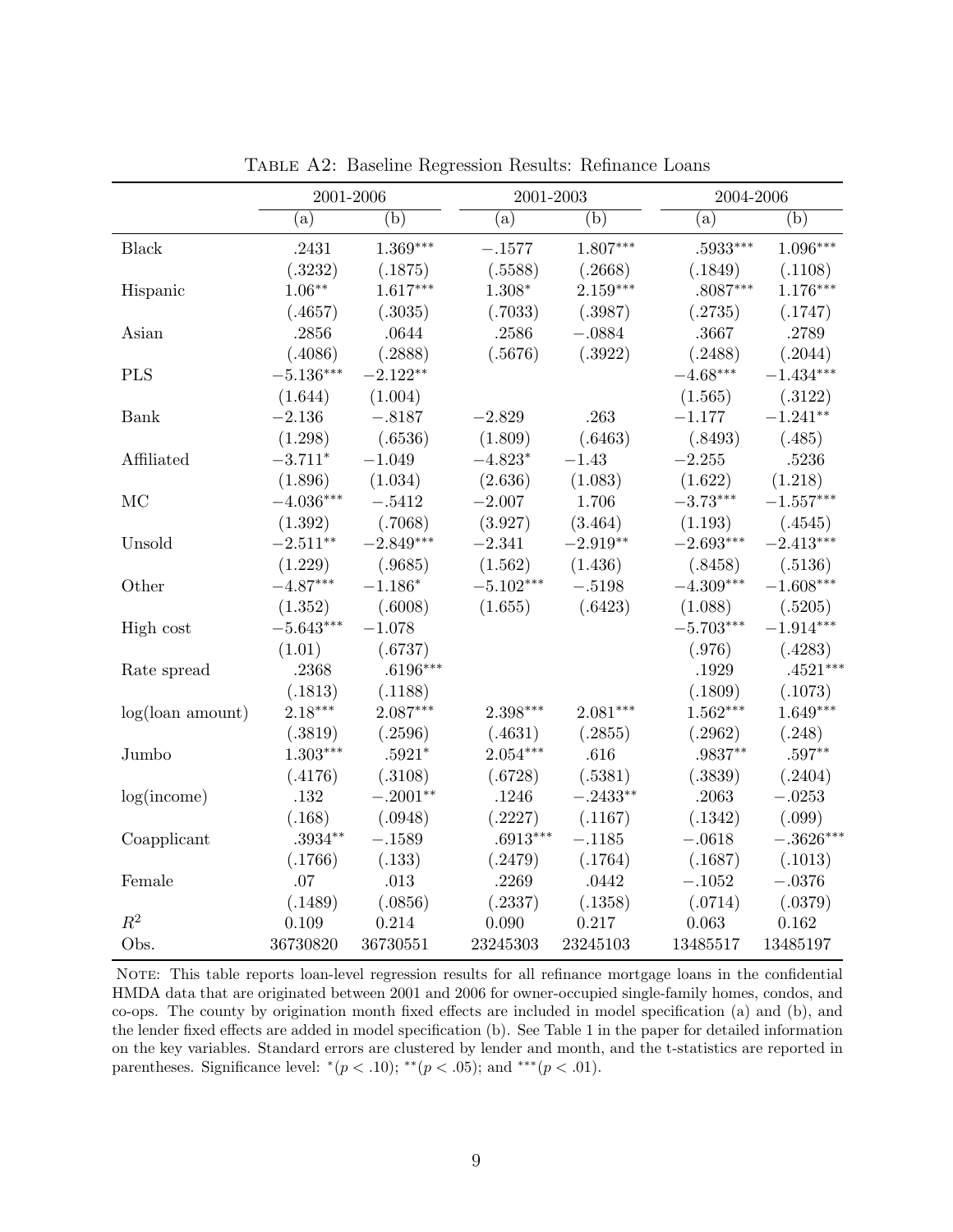<span id="page-10-0"></span>

| Panel A: Denied applications for purchase loans  |                           |             |             |              |             |                         |  |  |  |
|--------------------------------------------------|---------------------------|-------------|-------------|--------------|-------------|-------------------------|--|--|--|
|                                                  | 2001-2006                 |             | 2001-2003   |              | 2004-2006   |                         |  |  |  |
|                                                  | (a)                       | (b)         | (a)         | (b)          | (a)         | (b)                     |  |  |  |
| <b>Black</b>                                     | $-1.311$                  | $-.9365**$  | $1.53***$   | .0638        | $-3.646**$  | $-1.862^{\ast\ast\ast}$ |  |  |  |
|                                                  | (1.022)                   | (.3631)     | (.7202)     | (.206)       | (1.473)     | (.5336)                 |  |  |  |
| Hispanic                                         | $-1.796**$                | $-1.782***$ | .5455       | $-.3972*$    | $-3.397***$ | $-2.711***$             |  |  |  |
|                                                  | (.8116)                   | (.4217)     | (.3759)     | (.1965)      | (1.236)     | (.6264)                 |  |  |  |
| Asian                                            | $2.019***$                | $.9618**$   | $1.999**$   | .2873        | $1.749**$   | $1.084*$                |  |  |  |
|                                                  | (.6276)                   | (.4016)     | (.7692)     | (.3149)      | (.7743)     | (.5397)                 |  |  |  |
| $R^2$                                            | 0.106                     | 0.275       | 0.139       | 0.317        | 0.073       | 0.260                   |  |  |  |
| OBs.                                             | 3966553                   | 3965745     | 1810828     | 1810085      | 2155725     | 2154871                 |  |  |  |
| Panel B: Denied applications for refinance loans |                           |             |             |              |             |                         |  |  |  |
|                                                  |                           |             |             |              |             |                         |  |  |  |
|                                                  | 2001-2006                 |             | 2001-2003   |              | 2004-2006   |                         |  |  |  |
|                                                  | $\alpha$ )                | (b)         | (a)         | $\mathbf{b}$ | (a)         | (b)                     |  |  |  |
| Black                                            | $-2.296^{\overline{***}}$ | $-1.542***$ | $-2.989***$ | $-2.142***$  | $-1.969***$ | $-1.281***$             |  |  |  |
|                                                  | (.4969)                   | (.2592)     | (.6675)     | (.3708)      | (.5827)     | (.2973)                 |  |  |  |
| Hispanic                                         | $-.9166*$                 | $-1.301***$ | $-1.709***$ | $-1.151***$  | $-.3808$    | $-1.216***$             |  |  |  |
|                                                  | (.4903)                   | (.3595)     | (.5207)     | (.4079)      | (.6654)     | (.4435)                 |  |  |  |
| Asian                                            | $1.44***$                 | $.7069***$  | .7726       | $.69*$       | $2.017**$   | .7723**                 |  |  |  |
|                                                  | (.5184)                   | (.2653)     | (.6832)     | (.3532)      | (.7795)     | (.3725)                 |  |  |  |
| $\,R^2$                                          | 0.073                     | 0.231       | 0.076       | 0.233        | 0.047       | 0.266                   |  |  |  |

Table A3: Baseline Regression Results: Denied Loan Applications

NOTE: This table reports loan-level regression results for all denied loan applications in the confidential HMDA data that are originated between 2001 and 2006 for refinance or purchase of owneroccupied single-family homes, condos, and co-ops. The county by origination month fixed effects are included in model specification (a) and (b), and the lender fixed effects are added in model specification (b). See Table 1 in the paper for detailed information on the key variables. Standard errors are clustered by lender and month, and the t-statistics are reported in parentheses. Significance level:  $*(p < .10)$ ;  $^{**}(p < .05)$ ; and  $^{***}(p < .01)$ .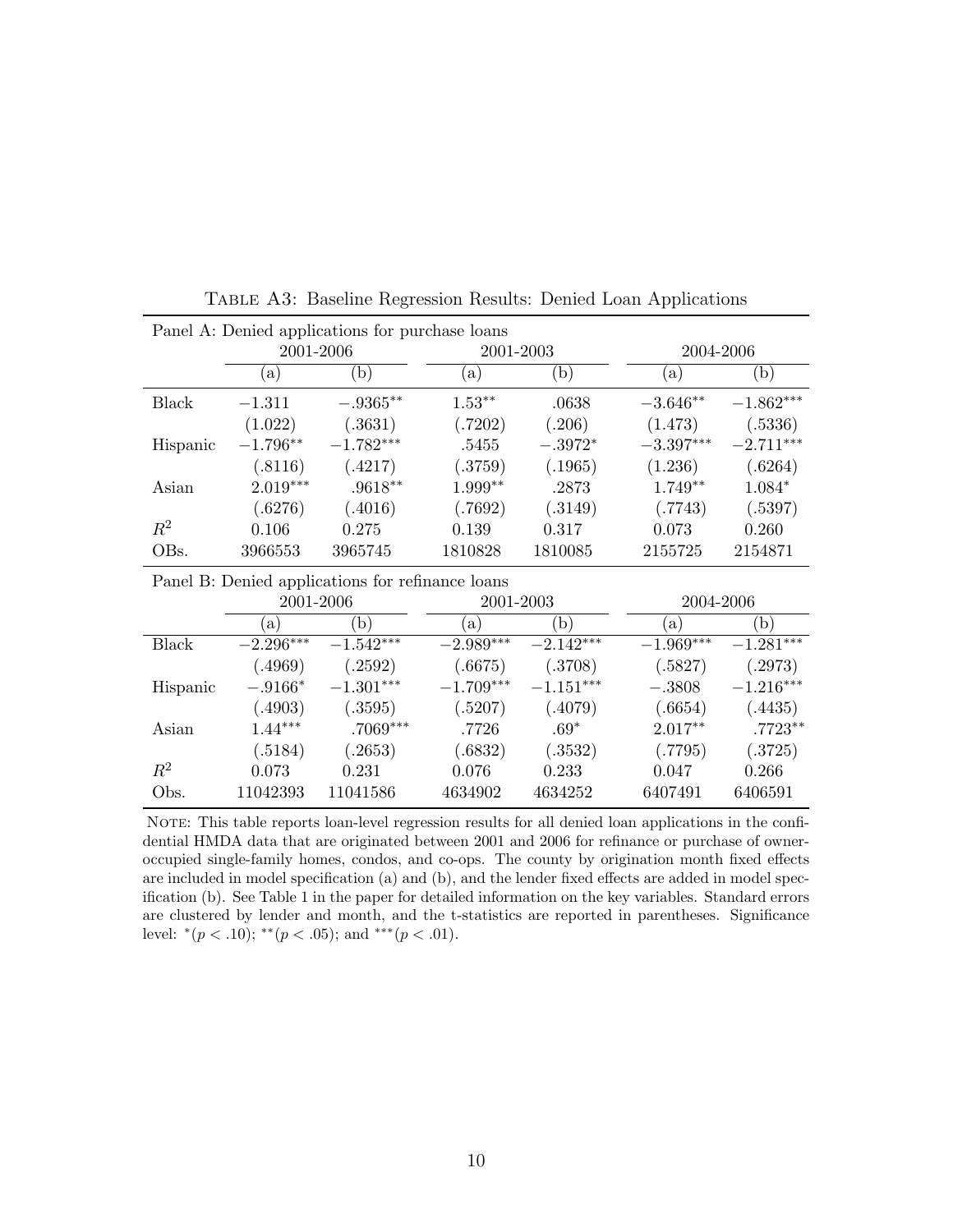<span id="page-11-0"></span>Table A4: Processing Time Regressions: "Unsold" and "Other" Purchaser Types

|          |            | Unsold       |            |            | Other       |              |            |            |
|----------|------------|--------------|------------|------------|-------------|--------------|------------|------------|
|          | 2001-2003  |              | 2004-2006  |            | 2001-2003   |              | 2004-2006  |            |
|          | a)         | $\mathbf{b}$ | $\alpha$ ) | (b)        | a           | $\mathbf{b}$ | a)         | (b)        |
| Black    | $2.809***$ | $4.485***$   | .731       | $2.236***$ | $-2.382***$ | $3.844***$   | .3508      | $1.836***$ |
|          | (.790)     | (0.665)      | (.549)     | (487)      | (.859)      | (.4212)      | (.6418)    | (.326)     |
| Hispanic | $-.465$    | $1.035**$    | $-1.128*$  | $.875***$  | $-2.708***$ | $1.693***$   | $-1.515**$ | $-.2975$   |
|          | (.630)     | (.463)       | (.564)     | (.290)     | (.6895)     | (.3302)      | (0.7163)   | .2146)     |
| Asian    | $-.224$    | $-.093$      | .417       | .298       | 1.146       | $.7161**$    | $2.888**$  | $1.467***$ |
|          | (.623)     | (411)        | (.376)     | (.285)     | (.8797)     | (.3405)      | (1.171)    | (.3865)    |
| $\,R^2$  | 0.084      | 0.145        | 0.095      | 0.174      | 0.096       | 0.297        | 0.142      | 0.354      |
| Obs.     | 4093024    | 4092645      | 3762557    | 3762031    | 2156148     | 2155901      | 2210716    | 2210434    |

NOTE: This table reports loan-level regression results for home purchase loans by purchaser type of "Unsold" or "Other" in the confidential HMDA data that are originated between 2001 and 2006 for the purchase of owner-occupied single-family homes, condos, and co-ops. The county by origination month fixed effects are included in model specification (a) and (b), and the lender fixed effects are added in model specification (b). See Table 1 in the paper for detailed information on the key variables. Standard errors are clustered by lender and month, and the t-statistics are reported in parentheses. Significance level:  $*(p < .10)$ ;  $^{**}(p < .05)$ ; and  $^{***}(p < .01)$ .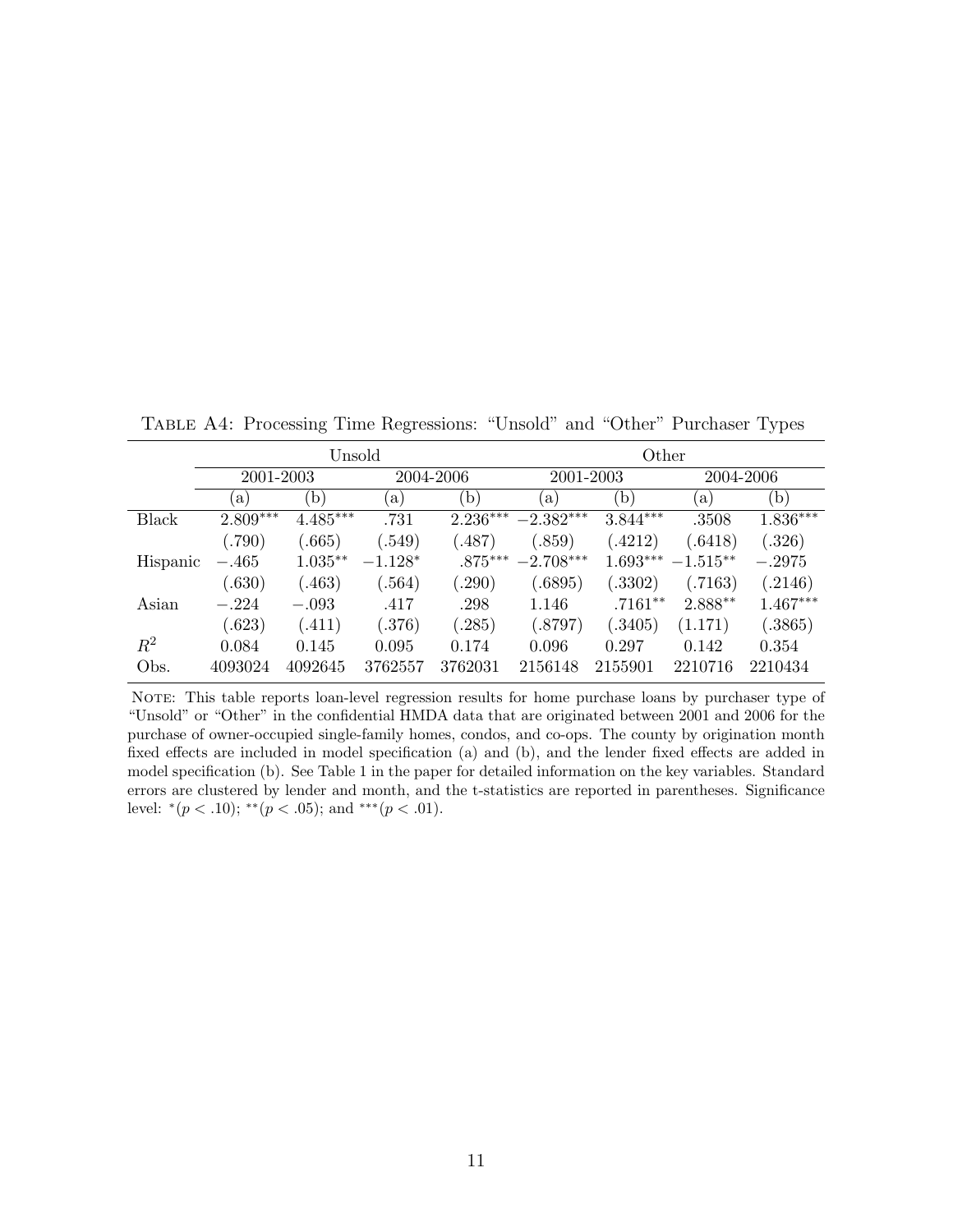|                |                        |             | ັ້              |                 |                 |                        |                        |
|----------------|------------------------|-------------|-----------------|-----------------|-----------------|------------------------|------------------------|
|                | GSE                    | <b>PLSP</b> | Bank            | Affiliate       | MC              | Unsold                 | Other                  |
|                | (1)                    | (2)         | (3)             | (4)             | (5)             | (6)                    | (7)                    |
|                |                        |             |                 | Processing time |                 |                        |                        |
| <b>Black</b>   | $6.355^{\ast\ast\ast}$ | $-0.190$    | $0.525***$      | $0.812***$      | $0.604***$      | $0.881^{\ast\ast\ast}$ | $0.736^{\ast\ast\ast}$ |
|                | (2.011)                | (0.143)     | (0.222)         | (0.244)         | (0.157)         | (0.160)                | (0.096)                |
| Hispanic       | $-1.568$               | $-0.267*$   | 0.032           | 0.012           | $-0.018$        | 0.015                  | $-0.202*$              |
|                | (1.647)                | (0.144)     | (0.202)         | (0.263)         | (0.154)         | (0.180)                | (0.117)                |
| Asian          | 1.636                  | $0.012\,$   | $0.985***$      | $0.957**$       | $0.933^{***}\,$ | $0.485*$               | $0.409**$              |
|                | (2.290)                | (0.252)     | (0.377)         | (0.451)         | (0.276)         | (0.292)                | (0.166)                |
| $R^2$          | 0.221                  | 0.145       | 0.192           | 0.209           | 0.188           | 0.179                  | 0.214                  |
|                |                        |             |                 | Delinquency     |                 |                        |                        |
| <b>Black</b>   | $0.039***$             | $0.082***$  | $0.067^{***}\,$ | $0.051***$      | $0.072***$      | $0.058***$             | $0.057***$             |
|                | (0.013)                | (0.005)     | (0.005)         | (0.004)         | (0.004)         | (0.003)                | (0.003)                |
| Hispanic       | $-0.001$               | $-0.008**$  | $-0.006*$       | $-0.002$        | $-0.001$        | $-0.007***$            | $-0.005**$             |
|                | (0.008)                | (0.004)     | (0.003)         | (0.003)         | (0.003)         | (0.003)                | (0.002)                |
| Asian          | 0.013                  | $-0.001$    | $-0.003$        | $-0.005$        | 0.002           | 0.001                  | $-0.006\mbox{***}$     |
|                | (0.013)                | (0.006)     | (0.005)         | (0.005)         | (0.004)         | (0.003)                | (0.002)                |
| $R^2$          | 0.139                  | 0.093       | 0.093           | 0.108           | 0.098           | 0.092                  | 0.077                  |
| Fixed effects  | Y                      | Y           | Y               | Y               | Y               | Y                      | Y                      |
| Other controls | Y                      | Y           | Y               | Y               | Y               | Y                      | Y                      |
| Obs.           | 11978                  | 148665      | 94064           | 87050           | 186041          | 224809                 | 596596                 |

<span id="page-12-0"></span>Table A5: Regression Results Based on the Merged HMDA-CoreLogic Data Across Purchaser Types

Note: This table reports loan-level regression results based on the merged HMDA-CoreLogic data. The dependent variable is processing time (top panel) and delinquency (bottom panel). We include borrower and loan characteristics, local economic conditions, and lender, origination year, and county fixed effects in the regression. Standard errors are clustered by lender and loan cohort, and the t-statistics are reported in parentheses. Significance level:  $*(p < .10)$ ;  $^{**}(p < .05)$ ; and  $^{***}(p < .01)$ . See Table 1 in the paper for detailed information on the key variables.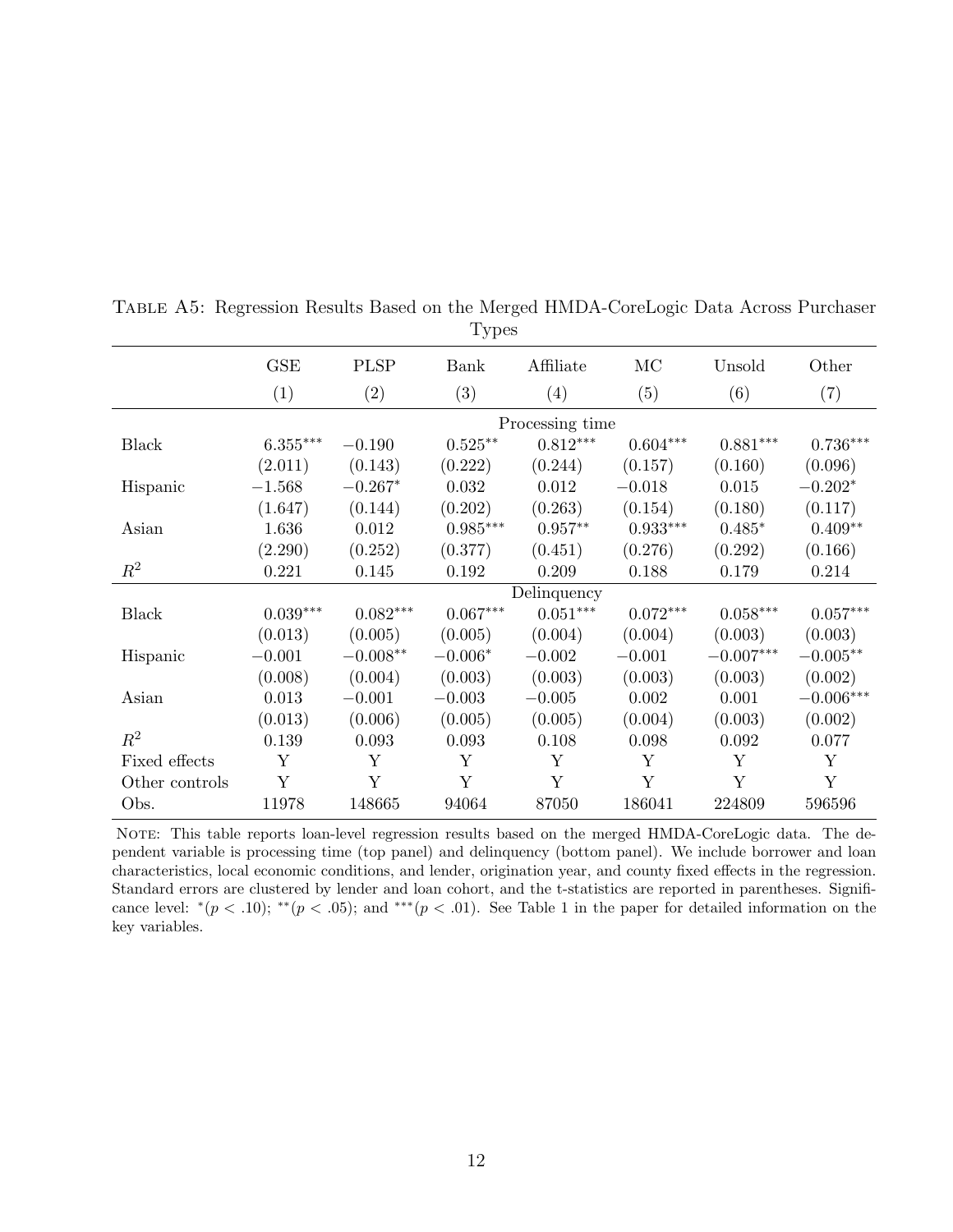<span id="page-13-0"></span>

|                |                        | All                     |                 |                         | Subprime lenders       |                         |  |  |
|----------------|------------------------|-------------------------|-----------------|-------------------------|------------------------|-------------------------|--|--|
|                | 2001-2006              | 2001-2003               | 2004-2006       | 2001-2006               | 2001-2003              | 2004-2006               |  |  |
|                |                        |                         |                 | Processing Time         |                        |                         |  |  |
| Black          | $0.657^{\ast\ast\ast}$ | $1.332^{***}\,$         | $0.490***$      | $0.451***$              | $0.825^{\ast\ast\ast}$ | $0.349***$              |  |  |
|                | (0.075)                | (0.155)                 | (0.081)         | (0.074)                 | (0.160)                | (0.080)                 |  |  |
| Hispanic       | $0.002\,$              | $0.791^{\ast\ast\ast}$  | $-0.169$        | $0.279***$              | $0.828^{\ast\ast\ast}$ | $\,0.134\,$             |  |  |
|                | (0.097)                | (0.197)                 | (0.108)         | (0.100)                 | (0.210)                | (0.111)                 |  |  |
| Asian          | $0.614***$             | $0.473*$                | $0.644***$      | $0.541***$              | $0.721**$              | $0.531^{\ast\ast\ast}$  |  |  |
|                | (0.128)                | (0.268)                 | (0.144)         | (0.116)                 | (0.289)                | (0.125)                 |  |  |
| <b>FICO</b>    | $-0.015***$            | $-0.020^{\ast\ast\ast}$ | $-0.014***$     | $-0.018^{***}\,$        | $-0.024***$            | $-0.015^{***}\,$        |  |  |
|                | (0.000)                | (0.001)                 | (0.001)         | (0.000)                 | (0.001)                | (0.000)                 |  |  |
| Lowdoc         | $-0.845***$            | $-1.140***$             | $-0.723***$     | $-0.478^{\ast\ast\ast}$ | $-0.544^{***}\,$       | $-0.367^{\ast\ast\ast}$ |  |  |
|                | (0.066)                | (0.133)                 | (0.073)         | (0.061)                 | (0.127)                | (0.068)                 |  |  |
| <b>LTV</b>     | $-0.050***$            | $-0.041***$             | $-0.051***$     | $-0.034***$             | $-0.014**$             | $-0.037***$             |  |  |
|                | (0.003)                | (0.007)                 | (0.003)         | (0.002)                 | (0.006)                | (0.003)                 |  |  |
| <b>DTI</b>     | 0.001                  | $0.016**$               | $-0.006*$       | 0.000                   | 0.009                  | $-0.009***$             |  |  |
|                | (0.003)                | (0.007)                 | (0.003)         | (0.003)                 | (0.007)                | (0.003)                 |  |  |
| $R^2$          | 0.188                  | $0.195\,$               | 0.193           | 0.111                   | 0.124                  | 0.113                   |  |  |
|                |                        |                         |                 | Delinquency             |                        |                         |  |  |
| <b>Black</b>   | $0.060^{***}\,$        | $0.044^{***}\,$         | $0.063^{***}\,$ | $0.062***$              | $0.047^{***}\,$        | $0.065***$              |  |  |
|                | (0.003)                | (0.003)                 | (0.003)         | (0.003)                 | (0.003)                | (0.004)                 |  |  |
| Hispanic       | $-0.010***$            | $-0.009***$             | $-0.010***$     | $-0.009***$             | $-0.007***$            | $-0.010***$             |  |  |
|                | (0.002)                | (0.002)                 | (0.002)         | (0.002)                 | (0.002)                | (0.002)                 |  |  |
| Asian          | $-0.004**$             | $-0.006***$             | $-0.004*$       | $-0.003$                | $-0.003$               | $-0.003$                |  |  |
|                | (0.002)                | (0.002)                 | (0.002)         | (0.002)                 | (0.003)                | (0.003)                 |  |  |
| <b>FICO</b>    | $-0.001***$            | $-0.000***$             | $-0.001***$     | $-0.001***$             | $-0.001^{***}\,$       | $-0.001^{***}\,$        |  |  |
|                | (0.000)                | (0.000)                 | (0.000)         | (0.000)                 | (0.000)                | (0.000)                 |  |  |
| Lowdoc         | $0.023***$             | $0.011***$              | $0.023***$      | $0.023***$              | $0.012***$             | $0.024***$              |  |  |
|                | (0.001)                | (0.002)                 | (0.001)         | (0.001)                 | (0.002)                | (0.002)                 |  |  |
| <b>LTV</b>     | $0.001***$             | $0.000***$              | $0.002***$      | $0.002***$              | $0.001***$             | $0.002***$              |  |  |
|                | (0.000)                | (0.000)                 | (0.000)         | (0.000)                 | (0.000)                | (0.000)                 |  |  |
| DTI            | $0.000***$             | $0.000***$              | $0.000***$      | $0.000***$              | $0.000**$              | $0.000***$              |  |  |
|                | (0.000)                | (0.000)                 | (0.000)         | (0.000)                 | (0.000)                | (0.000)                 |  |  |
| $R^2$          | 0.084                  | 0.069                   | 0.088           | 0.087                   | 0.076                  | $\,0.092\,$             |  |  |
| Fixed effects  | $\mathbf Y$            | $\mathbf Y$             | $\mathbf Y$     | $\mathbf Y$             | Y                      | $\mathbf Y$             |  |  |
| Other controls | $\mathbf Y$            | Y                       | Y               | $\mathbf Y$             | $\mathbf Y$            | $\mathbf Y$             |  |  |
| Obs.           | 1345535                | 266822                  | 1078245         | 809688                  | 163264                 | 646224                  |  |  |

Table A6: Regression Results Based on the Merged HMDA-CoreLogic Data

NOTE: This table reports loan-level regression results based on the merged HMDA-CoreLogic data. The dependent variable is processing time (top panel) and delinquency (bottom panel). We include borrower and loan characteristics, local economic conditions, and lender, origination year, and county fixed effects in the regression. Standard errors are clustered by lender and loan cohort, and the tstatistics are reported in parentheses. Significance level:  $*(p < .10)$ ; \*\* $(p < .05)$ ; and \*\*\* $(p < .01)$ . See Table 1 in the paper for detailed information on the key variables.